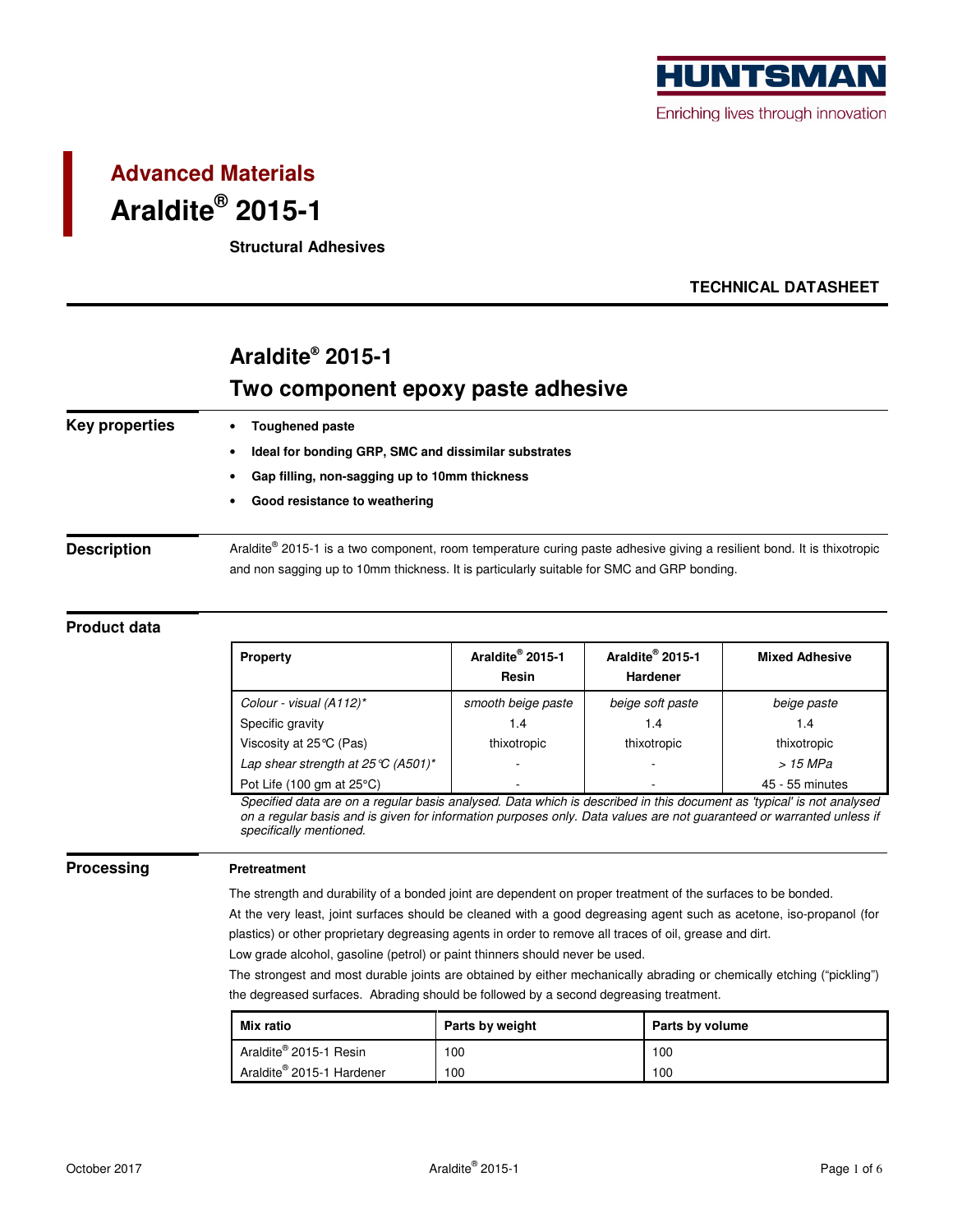#### **Application of adhesive**

The resin/hardener mix may be applied manually or robotically to the pretreated and dry joint surfaces. Huntsman's technical support group can assist the user in the selection of an suitable application method as well as suggest a variety of reputable companies that manufacture and service adhesive dispensing equipment.

A layer of adhesive 0.05 to 0.10 mm thick will normally impart the greatest lap shear strength to the joint. Huntsman stresses that proper adhesive joint design is also critical for a durable bond. The joint components should be assembled and secured in a fixed position as soon as the adhesive has been applied.

For more detailed explanations regarding surface preparation and pretreatment, adhesive joint design, and the dual syringe dispensing system, visit www.aralditeadhesives.com.

#### **Equipment maintenance**

All tools should be cleaned with hot water and soap before adhesives residues have had time to cure. The removal of cured residues is a difficult and time-consuming operation.

If solvents such as acetone are used for cleaning, operatives should take the appropriate precautions and, in addition, avoid skin and eye contact.

#### **Typical times to minimum shear strength**

| Temperature        | °C      | 10     | 15                       | 23                       | 40     | 60                       | 100    |
|--------------------|---------|--------|--------------------------|--------------------------|--------|--------------------------|--------|
| Cure time to reach | hours   | 10     | 6                        | 4                        |        | $\overline{\phantom{0}}$ |        |
| LSS > 1MPa         | minutes | $\sim$ | $\overline{\phantom{0}}$ | $\sim$                   | $\sim$ | 20                       | ີ<br>ບ |
| Cure time to reach | hours   | 20     | 15                       | 8                        | 3      | $\overline{\phantom{a}}$ |        |
| LSS > 10MPa        | minutes | $\sim$ | $\overline{\phantom{a}}$ | $\overline{\phantom{a}}$ | $\sim$ | 40                       | 5      |

LSS = Lap shear strength.

### **Typical cured properties**

The figures were determined with typical production batches using standard testing methods. They are provided solely as technical information and do not constitute a product specification.

Unless otherwise stated, the figures given below were all determined by testing standard specimens made by lapjointing 114 x 25 x 1.6 mm strips of aluminium alloy. The joint area was 12.5 x 25 mm in each case.

### **Average lap shear strengths of typical metal-to-metal joints (ISO 4587) (typical average values)**

Cured for 16 hours at 40°C and tested at 23°C. Pretreatment - Sand blasting

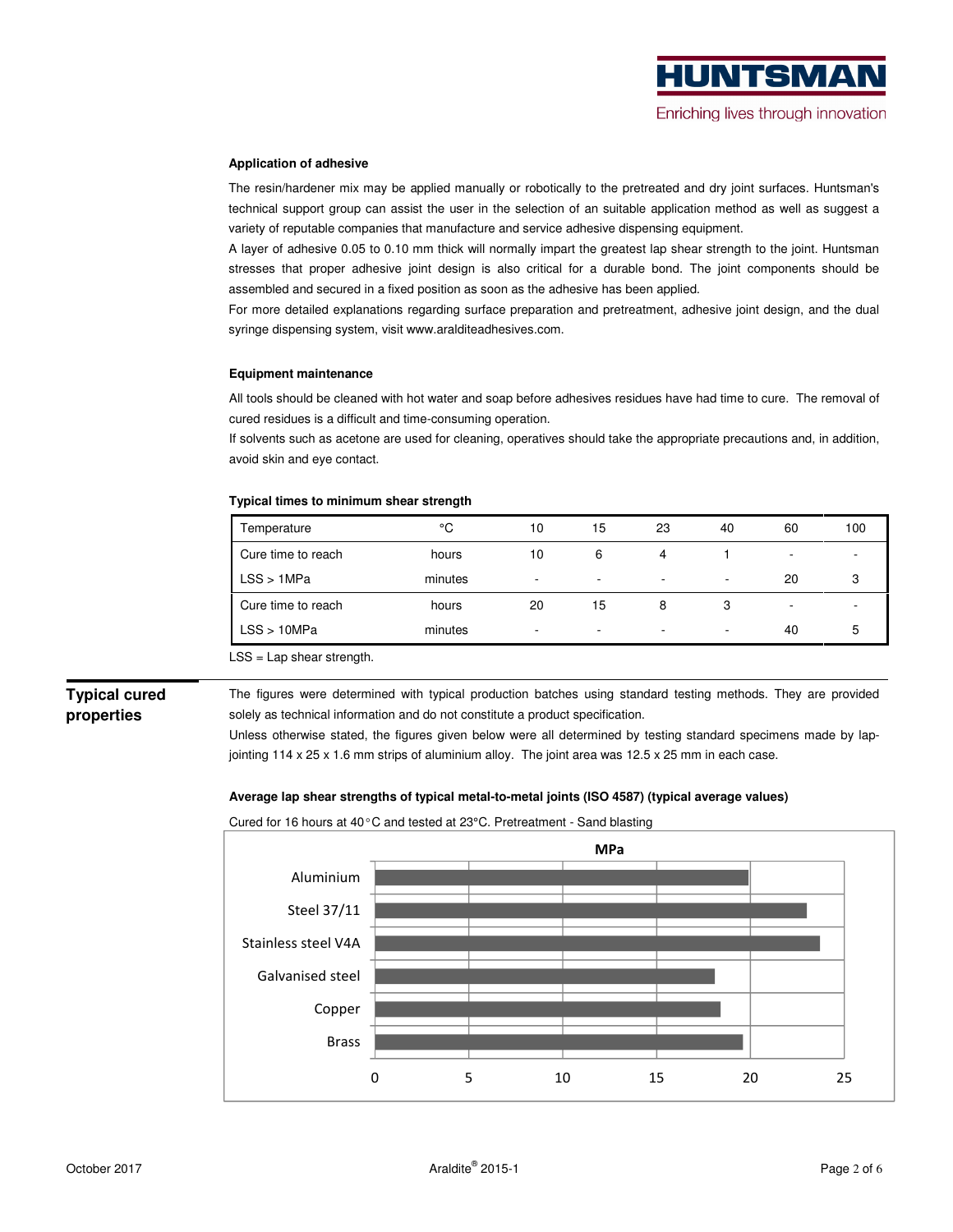# **HUNTSMA** Enriching lives through innovation



### **Average lap shear strengths of typical plastic-to-plastic joints (ISO 4587) (typical average values)**

Cured for 16 hours at 40°C and tested at 23°C. Pretreatment – Lightly abrade and alcohol degrease

## **Tensile properties (ISO 527). Cure 16hrs at 40°C (typical average values)- tested at 23°C**

| Tensile strength    | 31 MPa  |
|---------------------|---------|
| Tensile modulus     | 1.6 GPa |
| Elongation at break | $4.2\%$ |

### **Lap shear strength versus temperature (ISO 4587) (typical average values)**

On aluminium. Pretreatment - Sand blasting. Cure 7 days at RT or 24 hours at 23°C + 30 mins at 80°C

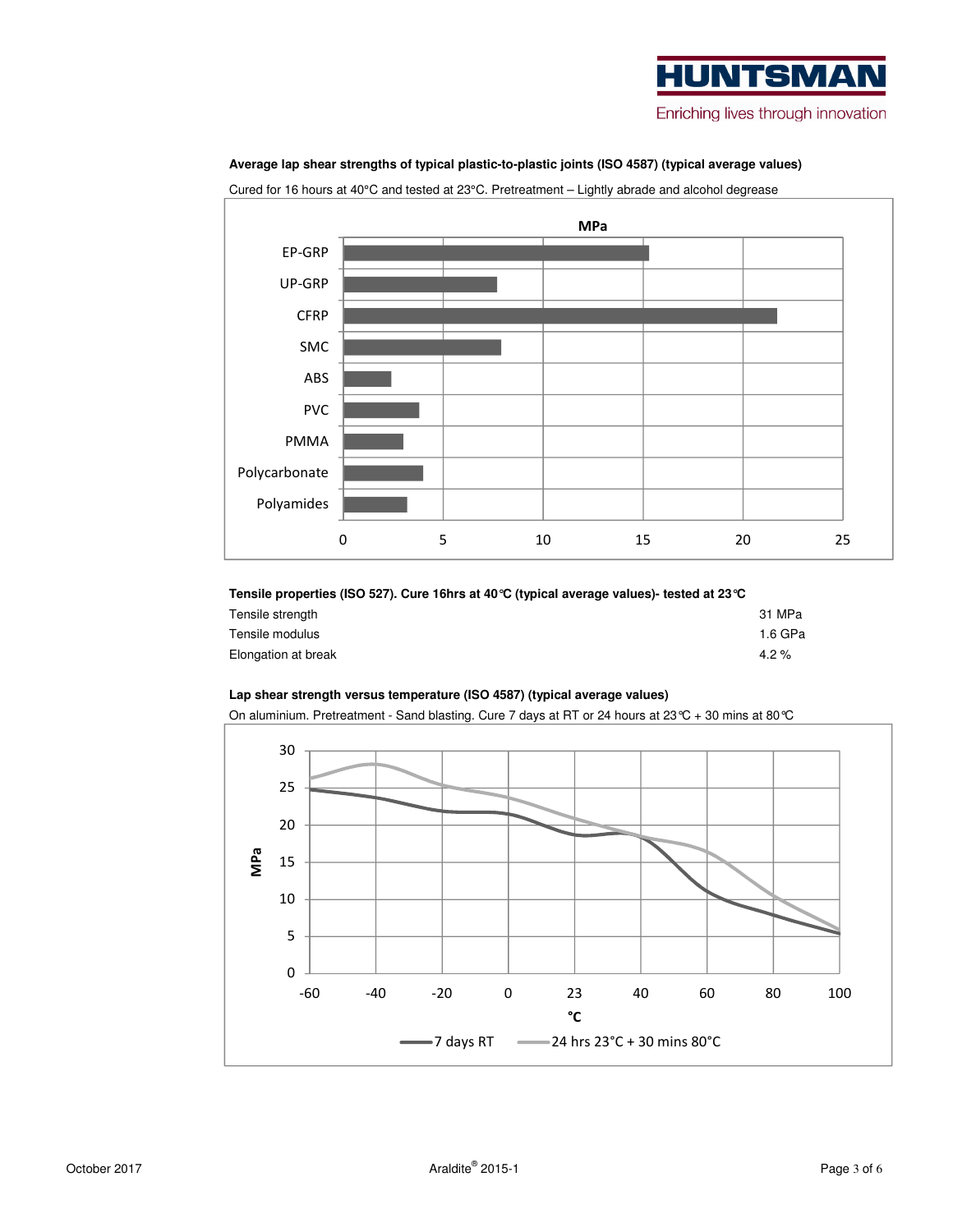# **HUNTSMA** Enriching lives through innovation

### **Glass transition temperature (typical average values)**

Cure: 1 hour at 80 ℃ **78°C** by DMA

### **Lap shear strength versus immersion in various media (ISO 4587) (typical average values)**

On aluminium, cured for 16 hours at 40°C and tested at 23°C. Pretreatment - Sand blasting Unless otherwise stated, L.S.S. was determined after immersion for 30, 60 and 90 days at 23°C Cure 16 hours 40°C



\*: degraded in acetic acid after 90 day

### **Lap shear strength versus tropical weathering (ISO 4587) (typical average values)**

(40°C/92% RH) On aluminium, cured for 16 hours at 40°C and tested at 23°C. Pretreatment - Sand blasting

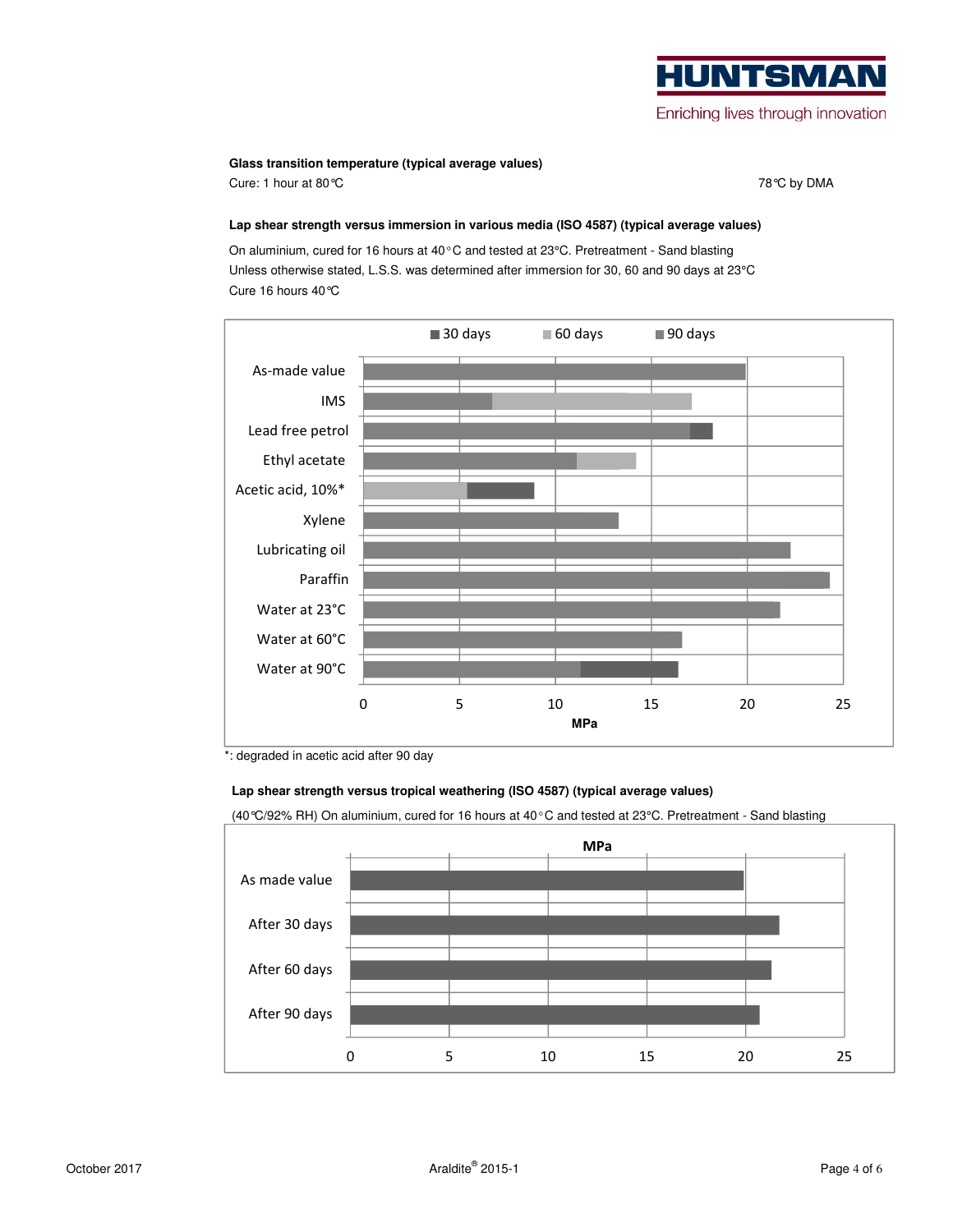| Temperature     | G       |
|-----------------|---------|
| $-50^{\circ}$ C | 1.8 GPa |
| 0℃              | 1 GPa   |
| 20 °C           | 900 MPa |
| 50 °C           | 540 MPa |
| 75 °C           | 61 MPa  |
| 100°C           | 12 MPa  |

**DMA Shear modulus G' (ISO 6721) (typical average values).** 

### **Flexural Properties (ISO 178) (typical average values).**

| Cure 16 hours at $40^{\circ}$ C, tested at 23 $^{\circ}$ C |          |
|------------------------------------------------------------|----------|
| <b>Flexural Strength</b>                                   | 43 MPa   |
| <b>Flexural Modulus</b>                                    | 1800 MPa |
|                                                            |          |
| Tensile Properties (ISO 178) (typical average values).     |          |
| Cure 16 hours at $40^{\circ}$ C, tested at 23 $^{\circ}$ C |          |
| <b>Tensile Strength</b>                                    | 31 MPa   |
| Tensile Modulus                                            | 1600 MPa |
| Elongation at break                                        | $4.2\%$  |

### **Lap shear strength versus heat aging (ISO 4587) (typical average values)**

On aluminium, cured for 16 hours at 40°C and tested at 23°C. Pretreatment - Sand blasting



\* Thermal cycling: 25 cycles of 6 hours duration from -30°C to 70°C